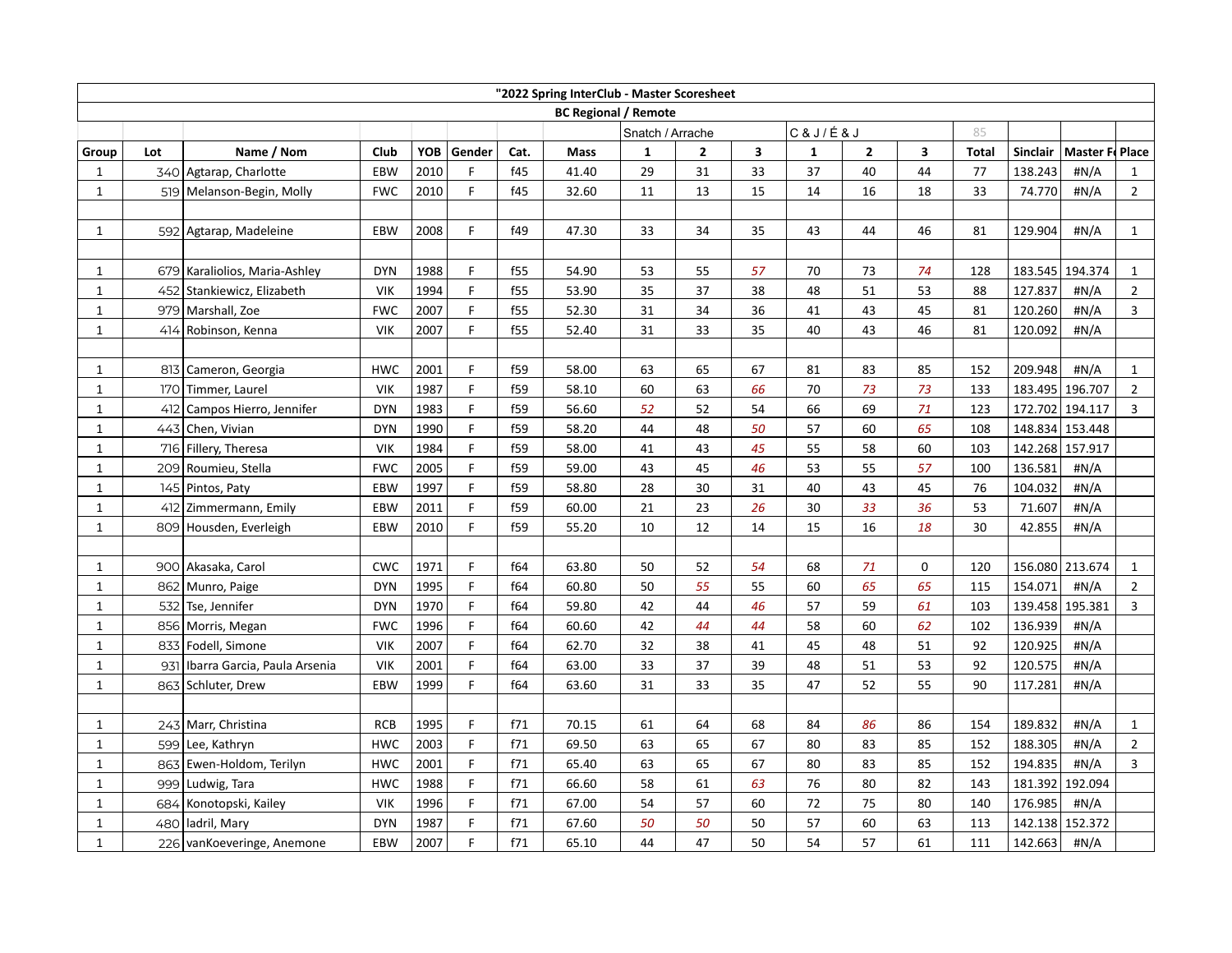| $\mathbf{1}$   |     | 567 Hay, Katie             | <b>DYN</b> | 1985 | F. | f71             | 69.30 | 44 | 46 | 48 | 52  | 54  | 56  | 102         |         | 126.560 138.836 |                |
|----------------|-----|----------------------------|------------|------|----|-----------------|-------|----|----|----|-----|-----|-----|-------------|---------|-----------------|----------------|
| $\mathbf{1}$   |     | 877 Shaw, Lee-Ann          | <b>HWC</b> | 1976 | E  | f71             | 66.40 | 37 | 39 | 41 | 50  | 52  | 54  | 95          |         | 120.712 150.166 |                |
|                |     |                            |            |      |    |                 |       |    |    |    |     |     |     |             |         |                 |                |
| 1              |     | 834 Kohlman, Larkin        | <b>VIK</b> | 2002 | F  | f76             | 72.20 | 44 | 47 | 50 | 58  | 60  | 63  | 113         | 137.207 | #N/A            | $\mathbf{1}$   |
| $\mathbf 1$    |     | 545 Jones, Jalayne         | <b>VIK</b> | 1995 | F  | f76             | 72.50 | 34 | 37 | 40 | 54  | 57  | 57  | 94          | 113.894 | #N/A            | $\overline{2}$ |
| $\mathbf 1$    |     | 661 Braun, Laurel          | <b>VIK</b> | 1993 | F  | f76             | 72.80 | 32 | 34 | 37 | 42  | 45  | 46  | 80          | 96.727  | #N/A            | 3              |
|                |     |                            |            |      |    |                 |       |    |    |    |     |     |     |             |         |                 |                |
| $\mathbf{1}$   |     | 965 Pennekamp, Pia         | <b>VIK</b> | 1994 | F. | f81             | 78.10 | 63 | 67 | 67 | 90  | 93  | 96  | 160         | 186.980 | #N/A            | $\mathbf{1}$   |
|                |     |                            |            |      |    |                 |       |    |    |    |     |     |     |             |         |                 |                |
| 1              |     | 559 Donovan, Brittany      | <b>SWC</b> | 1990 | F  | f87             | 83.30 | 54 | 56 | 59 | 70  | 72  | 75  | 131         |         | 148.822 153.436 | $\mathbf{1}$   |
| $\mathbf 1$    |     | 189 Mitchell, Mandy        | <b>VIK</b> | 1984 | F  | f87             | 85.00 | 36 | 38 | 40 | 48  | 51  | 53  | 91          |         | 102.528 113.806 | $\overline{2}$ |
| $\mathbf 1$    |     | 176 Waterson, Seonaid      | <b>HWC</b> | 1996 | F  | f87             | 85.90 | 68 | 71 | 74 | 87  | 87  | 0   | $\mathbf 0$ | 0.000   | #N/A            |                |
|                |     |                            |            |      |    |                 |       |    |    |    |     |     |     |             |         |                 |                |
| $\mathbf{1}$   |     | 794 Piva, Larissa          | <b>DYN</b> | 1995 | F. | $f87+$          | 93.80 | 58 | 62 | 62 | 78  | 82  | 85  | 147         | 159.703 | #N/A            | $\mathbf{1}$   |
| $\mathbf{1}$   |     | 352 Perry, Jeanette        | <b>VIK</b> | 1978 | F  | $f87+$          | 97.80 | 45 | 45 | 45 | 60  | 63  | 66  | 111         |         | 118.983 143.375 | $\overline{2}$ |
| $\mathbf 1$    |     | 280 Hopson, Brea           | EBW        | 1991 | F  | $f87+$          | 89.60 | 36 | 38 | 40 | 48  | 50  | 50  | 88          | 97.156  | 98.711          | 3              |
|                |     |                            |            |      |    |                 |       |    |    |    |     |     |     |             |         |                 |                |
| $\overline{2}$ |     | 804 Akasaka, Noah          | <b>CWC</b> | 2007 | M  | m55             | 55.00 | 48 | 51 | 55 | 60  | 63  | 63  | 115         | 178.507 | #N/A            | $\mathbf{1}$   |
| $\overline{2}$ |     | 299 Brooks, Lincoln        | EBW        | 2010 | M  | m55             | 53.40 | 18 | 20 | 22 | 22  | 25  | 28  | 48          | 76.215  | #N/A            | $\overline{2}$ |
| $\overline{2}$ |     | 385 Herr, Teghvir          | EBW        | 2012 | M  | m55             | 31.50 | 15 | 17 | 19 | 22  | 24  | 27  | 46          | 120.562 | #N/A            | 3              |
| $\mathbf 2$    |     | 439 Harrison-Wolfe, Konor  | EBW        | 2009 | M  | m55             | 48.00 | 10 | 12 | 14 | 15  | 20  | 22  | 36          | 62.329  | #N/A            |                |
| $\mathbf 2$    |     | 840 Sawatzky, Isaiah       | EBW        | 2008 | M  | m55             | 51.20 | 12 | 14 | 16 | 15  | 17  | 20  | 33          | 54.170  | #N/A            |                |
|                |     |                            |            |      |    |                 |       |    |    |    |     |     |     |             |         |                 |                |
| $\overline{2}$ |     | 216 Lacomel, Darryn        | <b>DYN</b> | 1995 | M  | m61             | 60.90 | 68 | 68 | 68 | 75  | 80  | 86  | 154         | 222.030 | #N/A            | $\mathbf{1}$   |
| $\mathbf 2$    |     | $746$ Lau, Jay             | <b>DYN</b> | 1986 | M  | m61             | 57.60 | 45 | 47 | 47 | 57  | 60  | 64  | 111         | 166.487 | 180.305         | $\overline{2}$ |
| $\overline{2}$ |     | 386 Vimos, Oliver          | <b>CWC</b> | 2006 | M  | m61             | 56.00 | 30 | 35 | 35 | 25  | 27  | 29  | 59          | 90.349  | #N/A            | 3              |
|                |     |                            |            |      |    |                 |       |    |    |    |     |     |     |             |         |                 |                |
| $\overline{2}$ |     | 362 Santamaria, Juan Pablo | <b>VIK</b> | 1978 | M  | m <sub>67</sub> | 65.00 | 68 | 71 | 75 | 80  | 85  | 90  | 161         |         | 222.206 264.203 | $\mathbf{1}$   |
| $\overline{2}$ |     | 325 Wostradowski, Tim      | CAP        | 1988 | M  | m67             | 65.40 | 60 | 63 | 67 | 80  | 85  | 85  | 148         |         | 203.455 215.459 | $\overline{2}$ |
| $\mathbf 2$    |     | 241 Shang, Nathaniel       | <b>FWC</b> | 2005 | M  | m67             | 65.00 | 48 | 51 | 54 | 62  | 65  | 68  | 122         | 168.380 | #N/A            | 3              |
| $\overline{2}$ |     | 558 Herr, Jodhvir          | EBW        | 2009 | M  | m67             | 64.80 | 25 | 27 | 29 | 36  | 38  | 40  | 69          | 95.422  | #N/A            |                |
|                |     |                            |            |      |    |                 |       |    |    |    |     |     |     |             |         |                 |                |
|                |     |                            |            |      |    |                 |       |    |    |    |     |     |     |             |         |                 |                |
| $\overline{2}$ | 394 | Chen, Eric                 | EBW        | 1990 | M  | m73             | 70.70 | 82 | 86 | 89 | 102 | 107 | 107 | 191         | 250.197 | 257.954         | $\mathbf{1}$   |
| $\overline{2}$ |     | 930 Fleetwood, Kevin       | <b>VIK</b> | 1996 | M  | m73             | 71.80 | 66 | 70 | 73 | 80  | 85  | 90  | 163         | 211.587 | #N/A            | $\overline{2}$ |
| $\overline{2}$ |     | 862 Bergeron, Felix        | <b>VIK</b> | 2008 | M  | m73             | 70.40 | 56 | 60 | 60 | 75  | 80  | 85  | 136         | 178.603 | #N/A            | 3              |
| $\mathbf 2$    |     | 154 Siemens, Ethan         | EBW        | 2008 | M  | m73             | 70.60 | 35 | 38 | 38 | 40  | 43  | 45  | 83          | 108.816 | #N/A            |                |
| $\overline{2}$ |     | 495 Kaneshi, Tsubasa       | <b>CWC</b> | 1994 | M  | m73             | 72.00 | 85 | 85 | 85 | 107 | 111 | 116 | $\mathbf 0$ | 0.000   | #N/A            |                |
|                |     |                            |            |      |    |                 |       |    |    |    |     |     |     |             |         |                 |                |